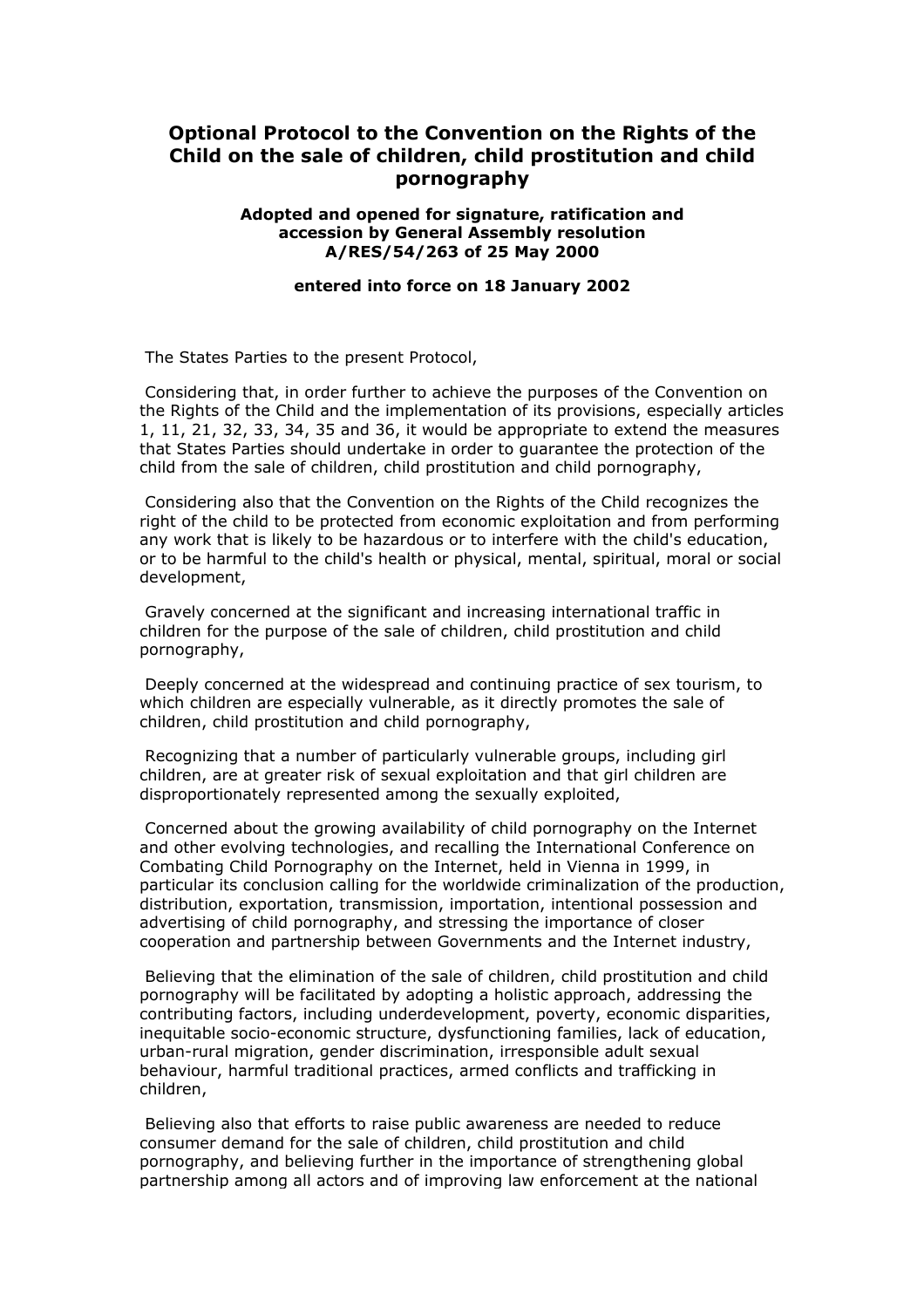level,

 Noting the provisions of international legal instruments relevant to the protection of children, including the Hague Convention on Protection of Children and Cooperation in Respect of Intercountry Adoption, the Hague Convention on the Civil Aspects of International Child Abduction, the Hague Convention on Jurisdiction, Applicable Law, Recognition, Enforcement and Cooperation in Respect of Parental Responsibility and Measures for the Protection of Children, and International Labour Organization Convention No. 182 on the Prohibition and Immediate Action for the Elimination of the Worst Forms of Child Labour,

 Encouraged by the overwhelming support for the Convention on the Rights of the Child, demonstrating the widespread commitment that exists for the promotion and protection of the rights of the child,

 Recognizing the importance of the implementation of the provisions of the Programme of Action for the Prevention of the Sale of Children, Child Prostitution and Child Pornography and the Declaration and Agenda for Action adopted at the World Congress against Commercial Sexual Exploitation of Children, held in Stockholm from 27 to 31 August 1996, and the other relevant decisions and recommendations of pertinent international bodies,

 Taking due account of the importance of the traditions and cultural values of each people for the protection and harmonious development of the child,

Have agreed as follows:

#### **Article 1**

 States Parties shall prohibit the sale of children, child prostitution and child pornography as provided for by the present Protocol.

#### **Article 2**

For the purposes of the present Protocol:

 (a) Sale of children means any act or transaction whereby a child is transferred by any person or group of persons to another for remuneration or any other consideration;

 (b) Child prostitution means the use of a child in sexual activities for remuneration or any other form of consideration;

 (c) Child pornography means any representation, by whatever means, of a child engaged in real or simulated explicit sexual activities or any representation of the sexual parts of a child for primarily sexual purposes.

#### **Article 3**

1. Each State Party shall ensure that, as a minimum, the following acts and activities are fully covered under its criminal or penal law, whether such offences are committed domestically or transnationally or on an individual or organized basis:

(a) In the context of sale of children as defined in article 2:

 (i) Offering, delivering or accepting, by whatever means, a child for the purpose of: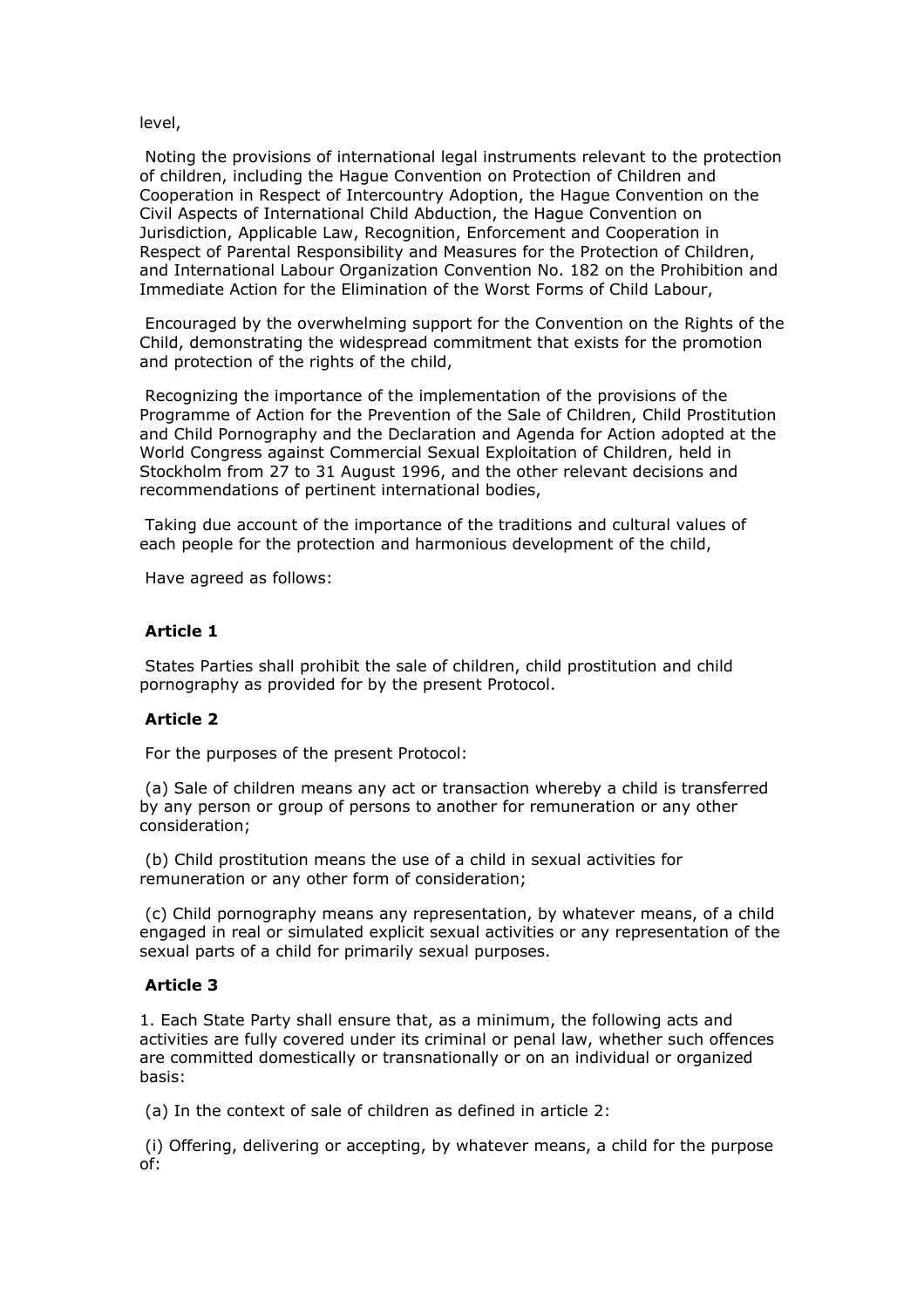- a. Sexual exploitation of the child;
- b. Transfer of organs of the child for profit;
- c. Engagement of the child in forced labour;

 (ii) Improperly inducing consent, as an intermediary, for the adoption of a child in violation of applicable international legal instruments on adoption;

 (b) Offering, obtaining, procuring or providing a child for child prostitution, as defined in article 2;

 (c) Producing, distributing, disseminating, importing, exporting, offering, selling or possessing for the above purposes child pornography as defined in article 2.

2. Subject to the provisions of the national law of a State Party, the same shall apply to an attempt to commit any of the said acts and to complicity or participation in any of the said acts.

3. Each State Party shall make such offences punishable by appropriate penalties that take into account their grave nature.

4. Subject to the provisions of its national law, each State Party shall take measures, where appropriate, to establish the liability of legal persons for offences established in paragraph 1 of the present article. Subject to the legal principles of the State Party, such liability of legal persons may be criminal, civil or administrative.

5. States Parties shall take all appropriate legal and administrative measures to ensure that all persons involved in the adoption of a child act in conformity with applicable international legal instruments.

# **Article 4**

1. Each State Party shall take such measures as may be necessary to establish its jurisdiction over the offences referred to in article 3, paragraph 1, when the offences are commited in its territory or on board a ship or aircraft registered in that State.

2. Each State Party may take such measures as may be necessary to establish its jurisdiction over the offences referred to in article 3, paragraph 1, in the following cases:

 (a) When the alleged offender is a national of that State or a person who has his habitual residence in its territory;

(b) When the victim is a national of that State.

3. Each State Party shall also take such measures as may be necessary to establish its jurisdiction over the aforementioned offences when the alleged offender is present in its territory and it does not extradite him or her to another State Party on the ground that the offence has been committed by one of its nationals.

4. The present Protocol does not exclude any criminal jurisdiction exercised in accordance with internal law.

# **Article 5**

1. The offences referred to in article 3, paragraph 1, shall be deemed to be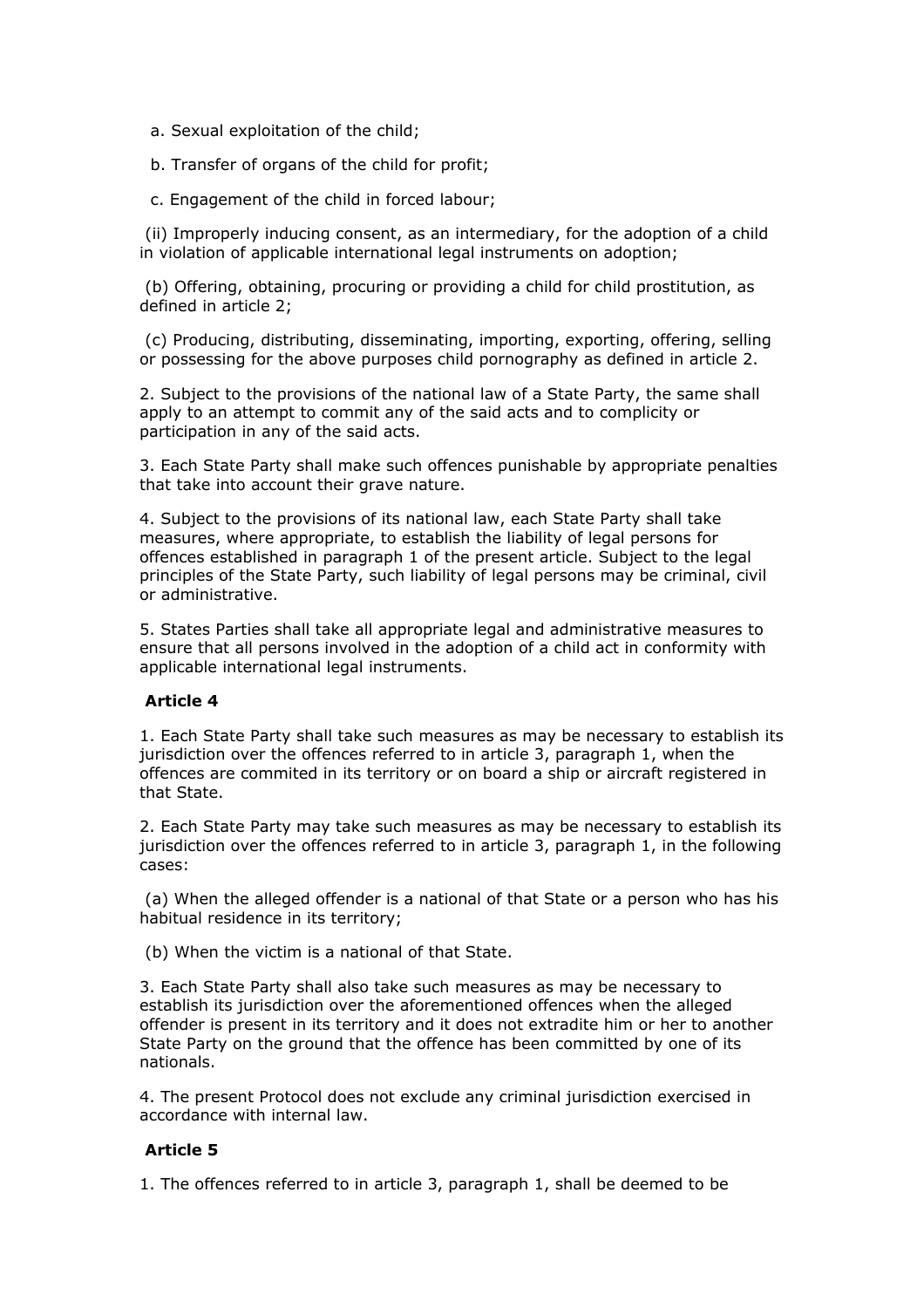included as extraditable offences in any extradition treaty existing between States Parties and shall be included as extraditable offences in every extradition treaty subsequently concluded between them, in accordance with the conditions set forth in such treaties.

2. If a State Party that makes extradition conditional on the existence of a treaty receives a request for extradition from another State Party with which it has no extradition treaty, it may consider the present Protocol to be a legal basis for extradition in respect of such offences. Extradition shall be subject to the conditions provided by the law of the requested State.

3. States Parties that do not make extradition conditional on the existence of a treaty shall recognize such offences as extraditable offences between themselves subject to the conditions provided by the law of the requested State.

4. Such offences shall be treated, for the purpose of extradition between States Parties, as if they had been committed not only in the place in which they occurred but also in the territories of the States required to establish their jurisdiction in accordance with article 4.

5. If an extradition request is made with respect to an offence described in article 3, paragraph 1, and the requested State Party does not or will not extradite on the basis of the nationality of the offender, that State shall take suitable measures to submit the case to its competent authorities for the purpose of prosecution.

#### **Article 6**

1. States Parties shall afford one another the greatest measure of assistance in connection with investigations or criminal or extradition proceedings brought in respect of the offences set forth in article 3, paragraph 1, including assistance in obtaining evidence at their disposal necessary for the proceedings.

2. States Parties shall carry out their obligations under paragraph 1 of the present article in conformity with any treaties or other arrangements on mutual legal assistance that may exist between them. In the absence of such treaties or arrangements, States Parties shall afford one another assistance in accordance with their domestic law.

# **Article 7**

States Parties shall, subject to the provisions of their national law:

(a) Take measures to provide for the seizure and confiscation, as appropriate, of:

 (i) Goods, such as materials, assets and other instrumentalities used to commit or facilitate offences under the present protocol;

(ii) Proceeds derived from such offences;

 (b) Execute requests from another State Party for seizure or confiscation of goods or proceeds referred to in subparagraph (a) (i) and (ii);

 (c) Take measures aimed at closing, on a temporary or definitive basis, premises used to commit such offences.

# **Article 8**

1. States Parties shall adopt appropriate measures to protect the rights and interests of child victims of the practices prohibited under the present Protocol at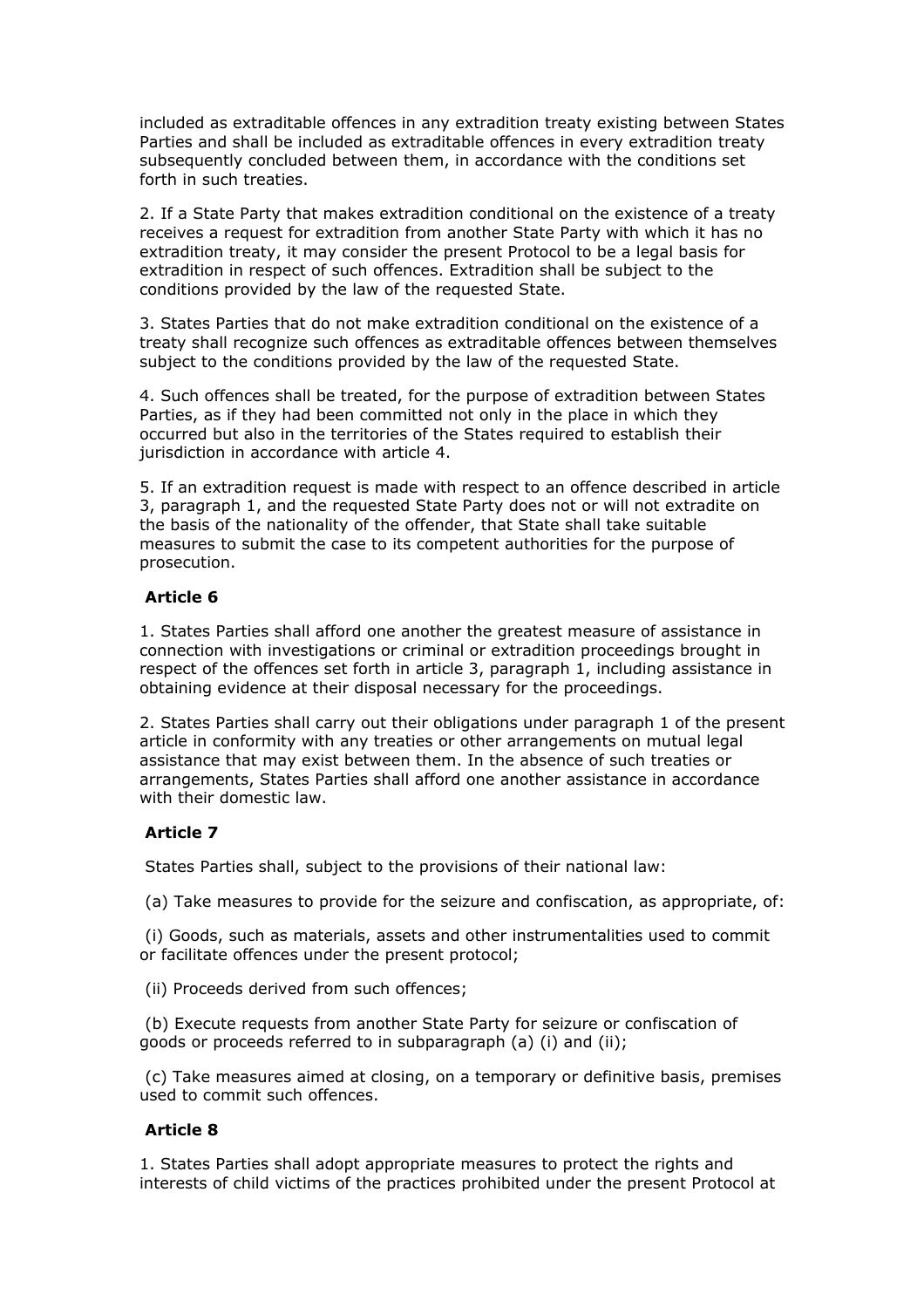all stages of the criminal justice process, in particular by:

 (a) Recognizing the vulnerability of child victims and adapting procedures to recognize their special needs, including their special needs as witnesses;

 (b) Informing child victims of their rights, their role and the scope, timing and progress of the proceedings and of the disposition of their cases;

 (c) Allowing the views, needs and concerns of child victims to be presented and considered in proceedings where their personal interests are affected, in a manner consistent with the procedural rules of national law;

 (d) Providing appropriate support services to child victims throughout the legal process;

 (e) Protecting, as appropriate, the privacy and identity of child victims and taking measures in accordance with national law to avoid the inappropriate dissemination of information that could lead to the identification of child victims;

 (f) Providing, in appropriate cases, for the safety of child victims, as well as that of their families and witnesses on their behalf, from intimidation and retaliation;

 (g) Avoiding unnecessary delay in the disposition of cases and the execution of orders or decrees granting compensation to child victims.

2. States Parties shall ensure that uncertainty as to the actual age of the victim shall not prevent the initiation of criminal investigations, including investigations aimed at establishing the age of the victim.

3. States Parties shall ensure that, in the treatment by the criminal justice system of children who are victims of the offences described in the present Protocol, the best interest of the child shall be a primary consideration.

4. States Parties shall take measures to ensure appropriate training, in particular legal and psychological training, for the persons who work with victims of the offences prohibited under the present Protocol.

5. States Parties shall, in appropriate cases, adopt measures in order to protect the safety and integrity of those persons and/or organizations involved in the prevention and/or protection and rehabilitation of victims of such offences.

6. Nothing in the present article shall be construed to be prejudicial to or inconsistent with the rights of the accused to a fair and impartial trial.

#### **Article 9**

1. States Parties shall adopt or strengthen, implement and disseminate laws, administrative measures, social policies and programmes to prevent the offences referred to in the present Protocol. Particular attention shall be given to protect children who are especially vulnerable to such practices.

2. States Parties shall promote awareness in the public at large, including children, through information by all appropriate means, education and training, about the preventive measures and harmful effects of the offences referred to in the present Protocol. In fulfilling their obligations under this article, States Parties shall encourage the participation of the community and, in particular, children and child victims, in such information and education and training programmes, including at the international level.

3. States Parties shall take all feasible measures with the aim of ensuring all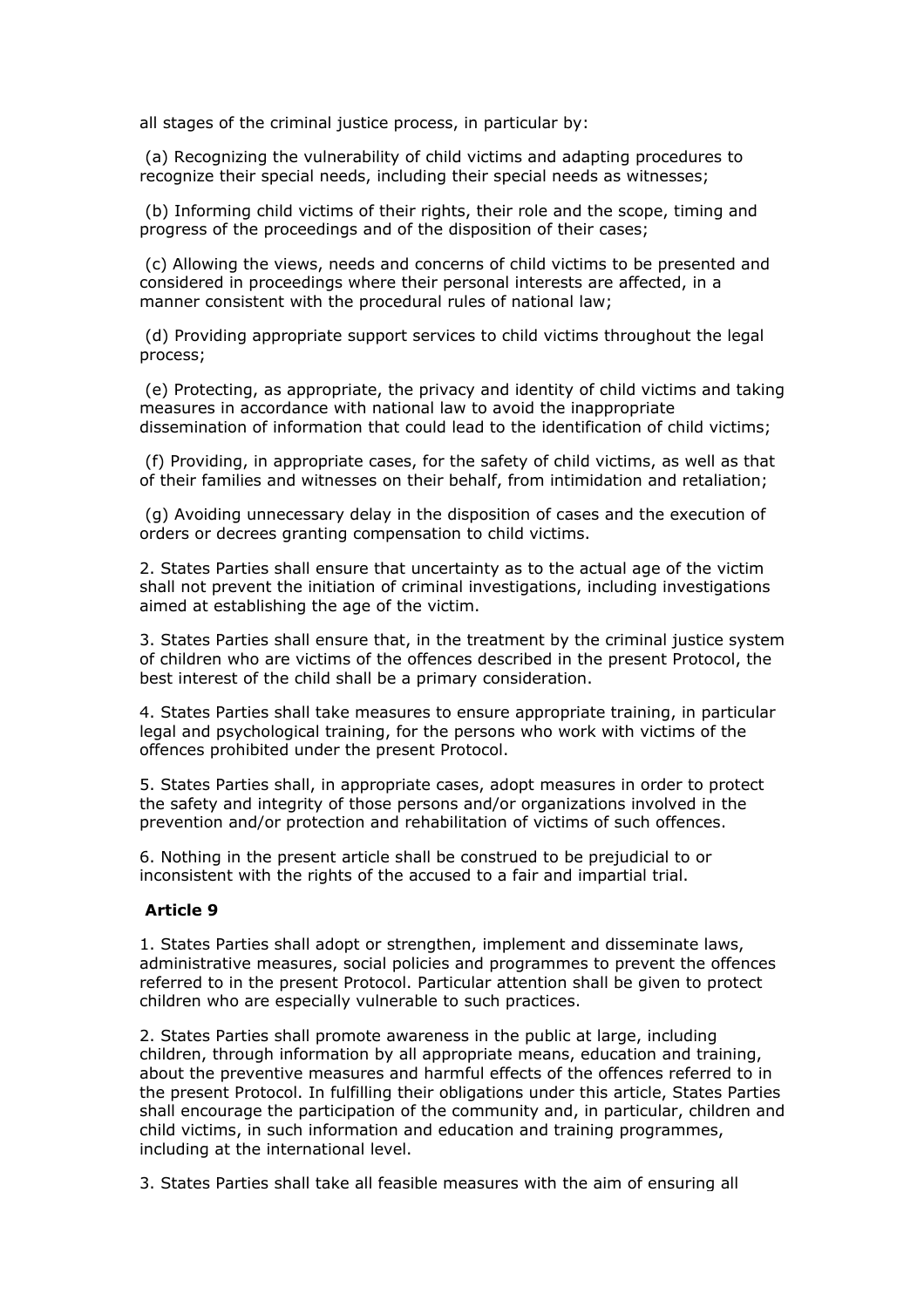appropriate assistance to victims of such offences, including their full social reintegration and their full physical and psychological recovery.

4. States Parties shall ensure that all child victims of the offences described in the present Protocol have access to adequate procedures to seek, without discrimination, compensation for damages from those legally responsible.

5. States Parties shall take appropriate measures aimed at effectively prohibiting the production and dissemination of material advertising the offences described in the present Protocol.

#### **Article 10**

1. States Parties shall take all necessary steps to strengthen international cooperation by multilateral, regional and bilateral arrangements for the prevention, detection, investigation, prosecution and punishment of those responsible for acts involving the sale of children, child prostitution, child pornography and child sex tourism. States Parties shall also promote international cooperation and coordination between their authorities, national and international non-governmental organizations and international organizations.

2. States Parties shall promote international cooperation to assist child victims in their physical and psychological recovery, social reintegration and repatriation.

3. States Parties shall promote the strengthening of international cooperation in order to address the root causes, such as poverty and underdevelopment, contributing to the vulnerability of children to the sale of children, child prostitution, child pornography and child sex tourism.

4. States Parties in a position to do so shall provide financial, technical or other assistance through existing multilateral, regional, bilateral or other programmes.

# **Article 11**

 Nothing in the present Protocol shall affect any provisions that are more conducive to the realization of the rights of the child and that may be contained in:

- (a) The law of a State Party;
- (b) International law in force for that State.

#### **Article 12**

1. Each State Party shall, within two years following the entry into force of the present Protocol for that State Party, submit a report to the Committee on the Rights of the Child providing comprehensive information on the measures it has taken to implement the provisions of the Protocol.

2. Following the submission of the comprehensive report, each State Party shall include in the reports they submit to the Committee on the Rights of the Child, in accordance with article 44 of the Convention, any further information with respect to the implementation of the present Protocol. Other States Parties to the Protocol shall submit a report every five years.

3. The Committee on the Rights of the Child may request from States Parties further information relevant to the implementation of the present Protocol.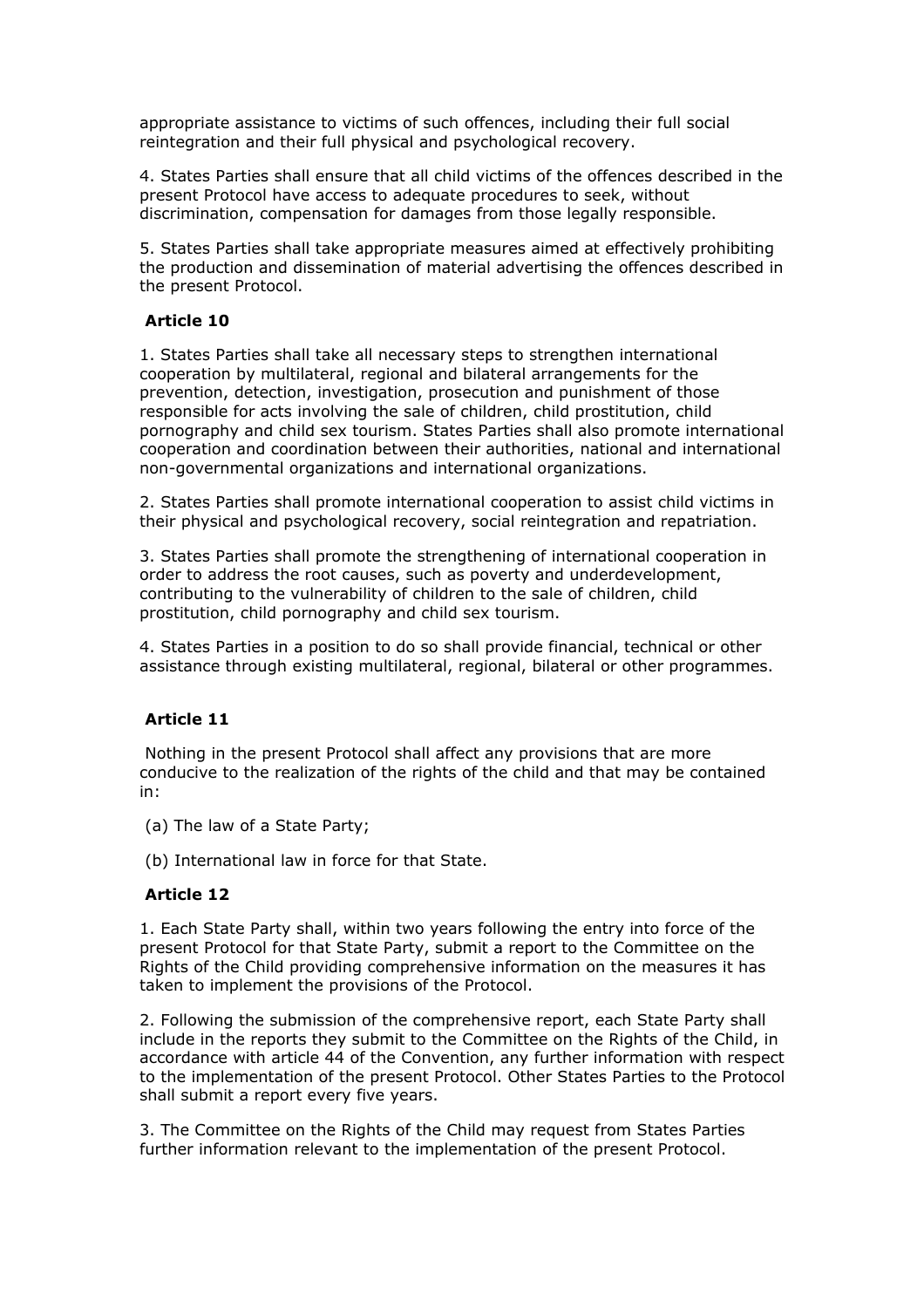# **Article 13**

1. The present Protocol is open for signature by any State that is a party to the Convention or has signed it.

2. The present Protocol is subject to ratification and is open to accession by any State that is a party to the Convention or has signed it. Instruments of ratification or accession shall be deposited with the Secretary- General of the United Nations.

### **Article 14**

1. The present Protocol shall enter into force three months after the deposit of the tenth instrument of ratification or accession.

2. For each State ratifying the present Protocol or acceding to it after its entry into force, the Protocol shall enter into force one month after the date of the deposit of its own instrument of ratification or accession.

#### **Article 15**

1. Any State Party may denounce the present Protocol at any time by written notification to the Secretary- General of the United Nations, who shall thereafter inform the other States Parties to the Convention and all States that have signed the Convention. The denunciation shall take effect one year after the date of receipt of the notification by the Secretary-General.

2. Such a denunciation shall not have the effect of releasing the State Party from its obligations under the present Protocol in regard to any offence that occurs prior to the date on which the denunciation becomes effective. Nor shall such a denunciation prejudice in any way the continued consideration of any matter that is already under consideration by the Committee on the Rights of the Child prior to the date on which the denunciation becomes effective.

# **Article 16**

1. Any State Party may propose an amendment and file it with the Secretary-General of the United Nations. The Secretary-General shall thereupon communicate the proposed amendment to States Parties with a request that they indicate whether they favour a conference of States Parties for the purpose of considering and voting upon the proposals. In the event that, within four months from the date of such communication, at least one third of the States Parties favour such a conference, the Secretary-General shall convene the conference under the auspices of the United Nations. Any amendment adopted by a majority of States Parties present and voting at the conference shall be submitted to the General Assembly of the United Nations for approval.

2. An amendment adopted in accordance with paragraph 1 of the present article shall enter into force when it has been approved by the General Assembly and accepted by a two-thirds majority of States Parties.

3. When an amendment enters into force, it shall be binding on those States Parties that have accepted it, other States Parties still being bound by the provisions of the present Protocol and any earlier amendments they have accepted.

# **Article 17**

1. The present Protocol, of which the Arabic, Chinese, English, French, Russian and Spanish texts are equally authentic, shall be deposited in the archives of the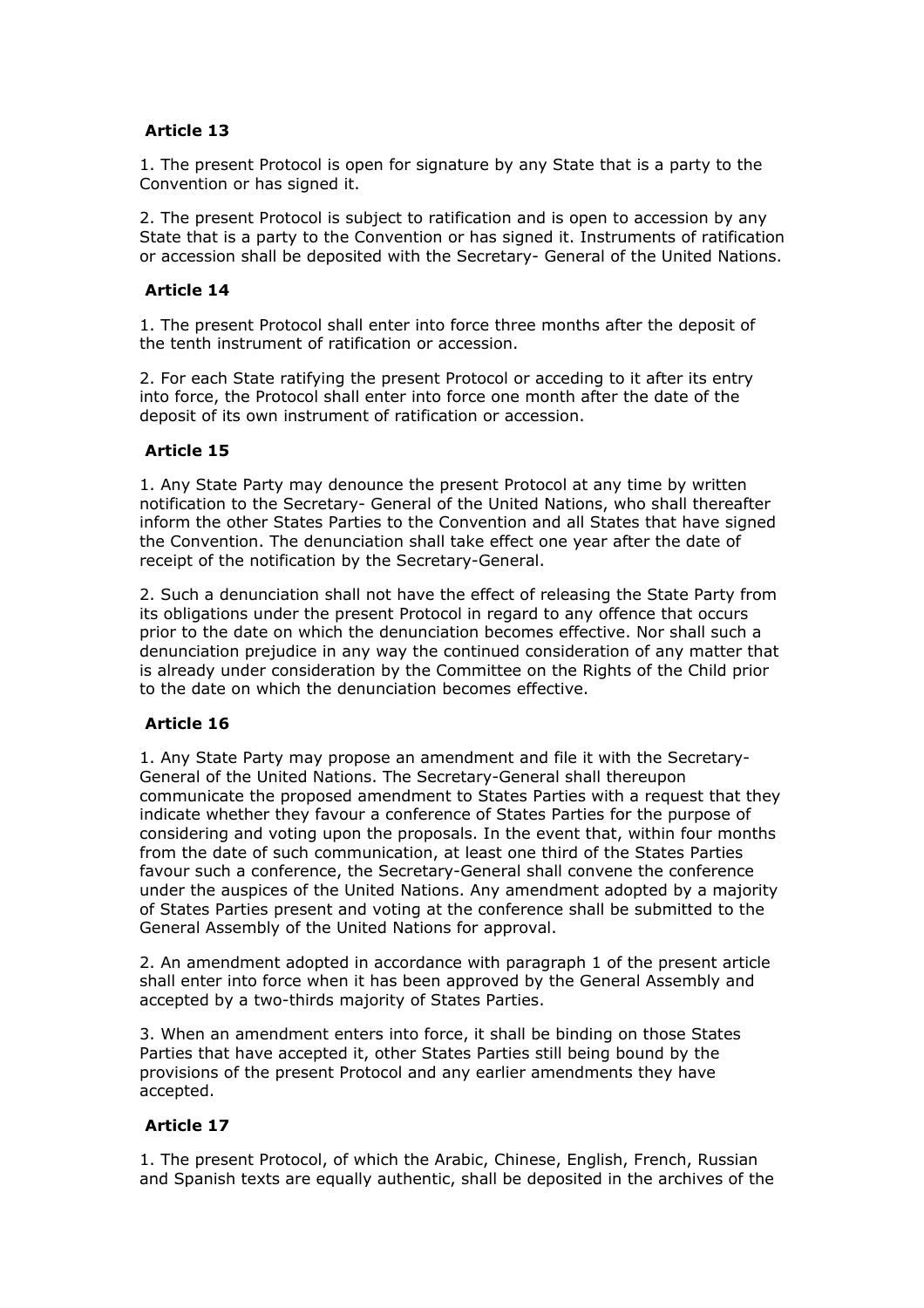United Nations.

2. The Secretary-General of the United Nations shall transmit certified copies of the present Protocol to all States Parties to the Convention and all States that have signed the Convention.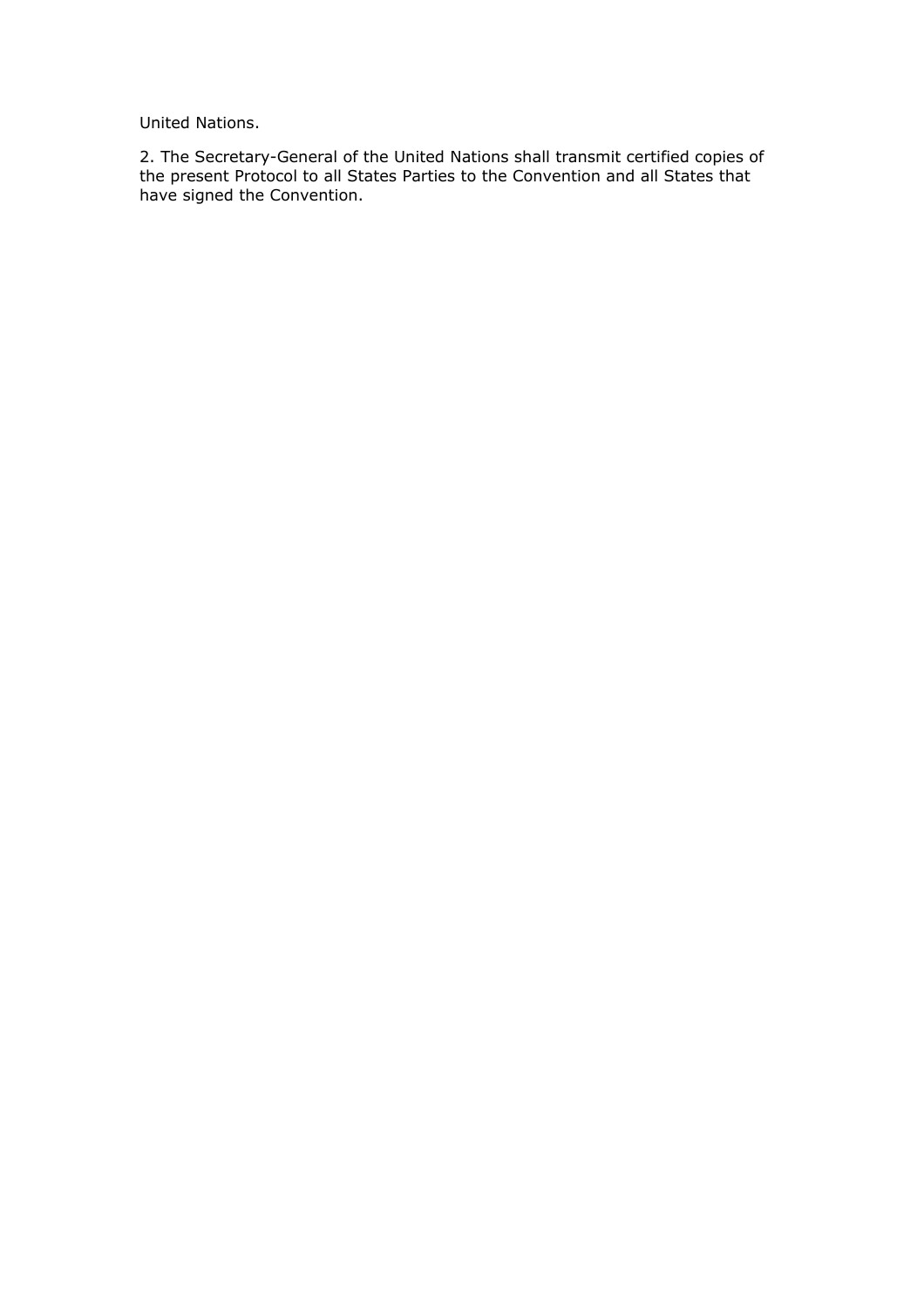# **Optional Protocol to the Convention on the Rights of the Child on the sale of children, child prostitution and child pornography**

# *New York, 25 May 2000*

**Status as of 1 December 2006:** Signatories: 115, Parties: 112.

| <b>Participant</b>       | <b>Signature</b> | Ratification, Accession (a),<br><b>Succession (d)</b> |
|--------------------------|------------------|-------------------------------------------------------|
| Afghanistan              |                  | 19 Sep 2002 a                                         |
| Andorra                  | 7 Sep 2000       | 30 Apr 2001                                           |
| Angola                   |                  | 24 Mar 2005 a                                         |
| Antigua and Barbuda      | 18 Dec 2001      | 30 Apr 2002                                           |
| Argentina                | 1 Apr 2002       | 25 Sep 2003                                           |
| Armenia                  | 24 Sep 2003      | 30 Jun 2005                                           |
| Australia                | 18 Dec 2001      |                                                       |
| Austria                  | 6 Sep 2000       | 6 May 2004                                            |
| Azerbaijan               | 8 Sep 2000       | 3 Jul 2002                                            |
| <b>Bahrain</b>           |                  | 21 Sep 2004 a                                         |
| Bangladesh               | 6 Sep 2000       | 6 Sep 2000                                            |
| <b>Belarus</b>           |                  | 23 Jan 2002 a                                         |
| Belgium <sub>1</sub>     | 6 Sep 2000       | 17 Mar 2006                                           |
| <b>Belize</b>            | 6 Sep 2000       | 1 Dec 2003                                            |
| <b>Benin</b>             | 22 Feb 2001      | 31 Jan 2005                                           |
| <b>Bhutan</b>            | 15 Sep 2005      |                                                       |
| <b>Bolivia</b>           | 10 Nov 2001      | 3 Jun 2003                                            |
| Bosnia and Herzegovina   | 7 Sep 2000       | 4 Sep 2002                                            |
| <b>Botswana</b>          |                  | 24 Sep 2003 a                                         |
| <b>Brazil</b>            | 6 Sep 2000       | 27 Jan 2004                                           |
| <b>Brunei Darussalam</b> |                  | 21 Nov 2006 a                                         |
| <b>Bulgaria</b>          | 8 Jun 2001       | 12 Feb 2002                                           |
| <b>Burkina Faso</b>      | 16 Nov 2001      | 31 Mar 2006                                           |
| Cambodia                 | 27 Jun 2000      | 30 May 2002                                           |
| Cameroon                 | 5 Oct 2001       |                                                       |
| Canada                   | 10 Nov 2001      | 14 Sep 2005                                           |
| Cape Verde               |                  | 10 May 2002 a                                         |
| Chad                     | 3 May 2002       | 28 Aug 2002                                           |
| Chile                    | 28 Jun 2000      | 6 Feb 2003                                            |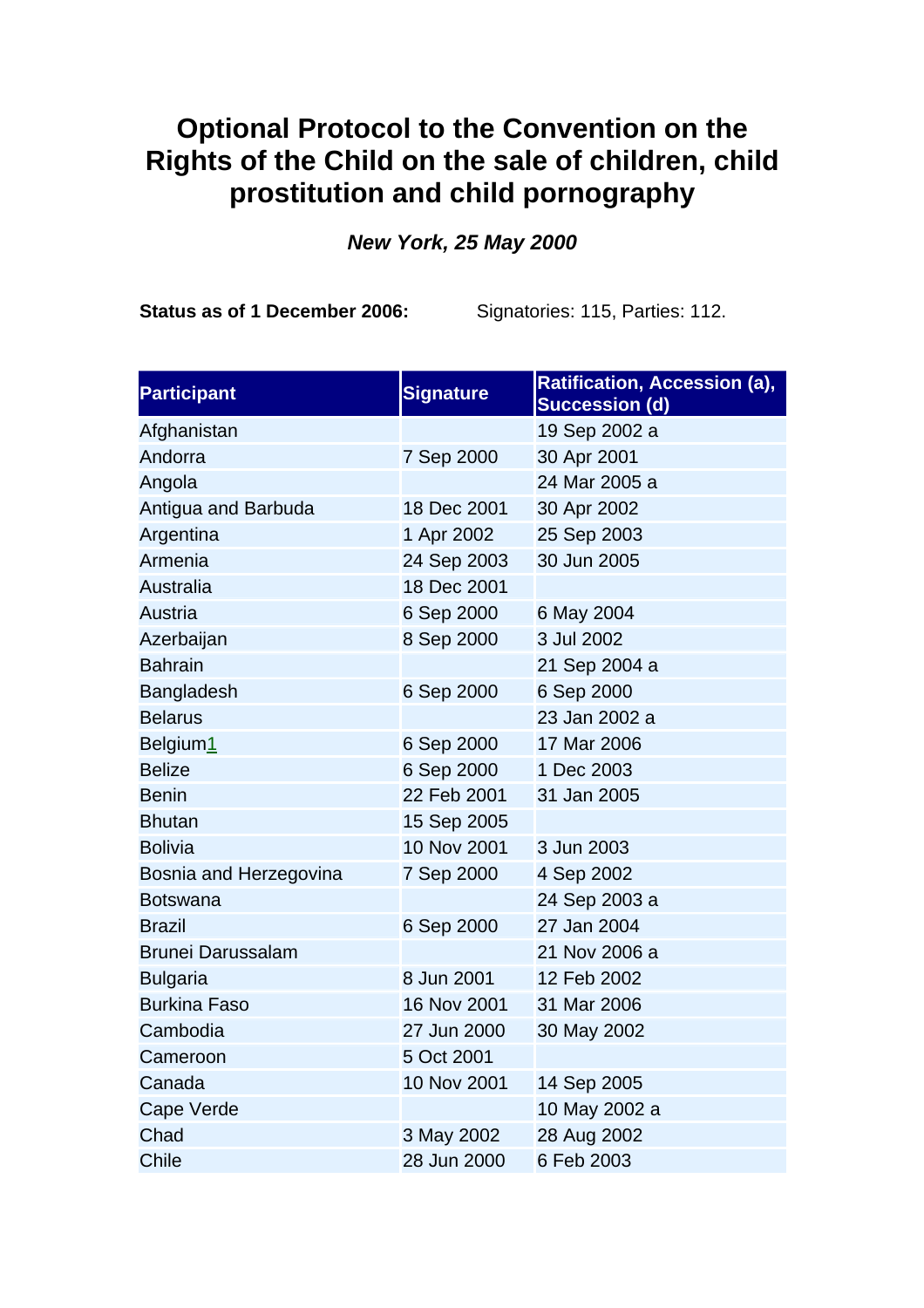| China <sub>2</sub>                  | 6 Sep 2000  | 3 Dec 2002    |
|-------------------------------------|-------------|---------------|
| Colombia                            | 6 Sep 2000  | 11 Nov 2003   |
| Costa Rica                          | 7 Sep 2000  | 9 Apr 2002    |
| Croatia                             | 8 May 2002  | 13 May 2002   |
| Cuba                                | 13 Oct 2000 | 25 Sep 2001   |
| Cyprus                              | 8 Feb 2001  | 6 Apr 2006    |
| <b>Czech Republic</b>               | 26 Jan 2005 |               |
| Democratic Republic of the<br>Congo |             | 11 Nov 2001 a |
| Denmark <sub>3</sub>                | 7 Sep 2000  | 24 Jul 2003   |
| Djibouti                            | 14 Jun 2006 |               |
| Dominica                            |             | 20 Sep 2002 a |
| Ecuador                             | 6 Sep 2000  | 30 Jan 2004   |
| Egypt                               |             | 12 Jul 2002 a |
| <b>El Salvador</b>                  | 13 Sep 2002 | 17 May 2004   |
| <b>Equatorial Guinea</b>            |             | 7 Feb 2003 a  |
| Eritrea                             |             | 16 Feb 2005 a |
| Estonia                             | 24 Sep 2003 | 3 Aug 2004    |
| Fiji                                | 16 Sep 2005 |               |
| Finland                             | 7 Sep 2000  |               |
| France                              | 6 Sep 2000  | 5 Feb 2003    |
| Gabon                               | 8 Sep 2000  |               |
| Gambia                              | 21 Dec 2000 |               |
| Georgia                             |             | 28 Jun 2005 a |
| Germany                             | 6 Sep 2000  |               |
| Ghana                               | 24 Sep 2003 |               |
| Greece                              | 7 Sep 2000  |               |
| Guatemala                           | 7 Sep 2000  | 9 May 2002    |
| Guinea-Bissau                       | 8 Sep 2000  |               |
| <b>Haiti</b>                        | 15 Aug 2002 |               |
| <b>Holy See</b>                     | 10 Oct 2000 | 24 Oct 2001   |
| <b>Honduras</b>                     |             | 8 May 2002 a  |
| Hungary                             | 11 Mar 2002 |               |
| Iceland                             | 7 Sep 2000  | 9 Jul 2001    |
| India                               | 15 Nov 2004 | 16 Aug 2005   |
| Indonesia                           | 24 Sep 2001 |               |
| Ireland                             | 7 Sep 2000  |               |
| <b>Israel</b>                       | 14 Nov 2001 |               |
| Italy                               | 6 Sep 2000  | 9 May 2002    |
| Jamaica                             | 8 Sep 2000  |               |
| Japan                               | 10 May 2002 | 24 Jan 2005   |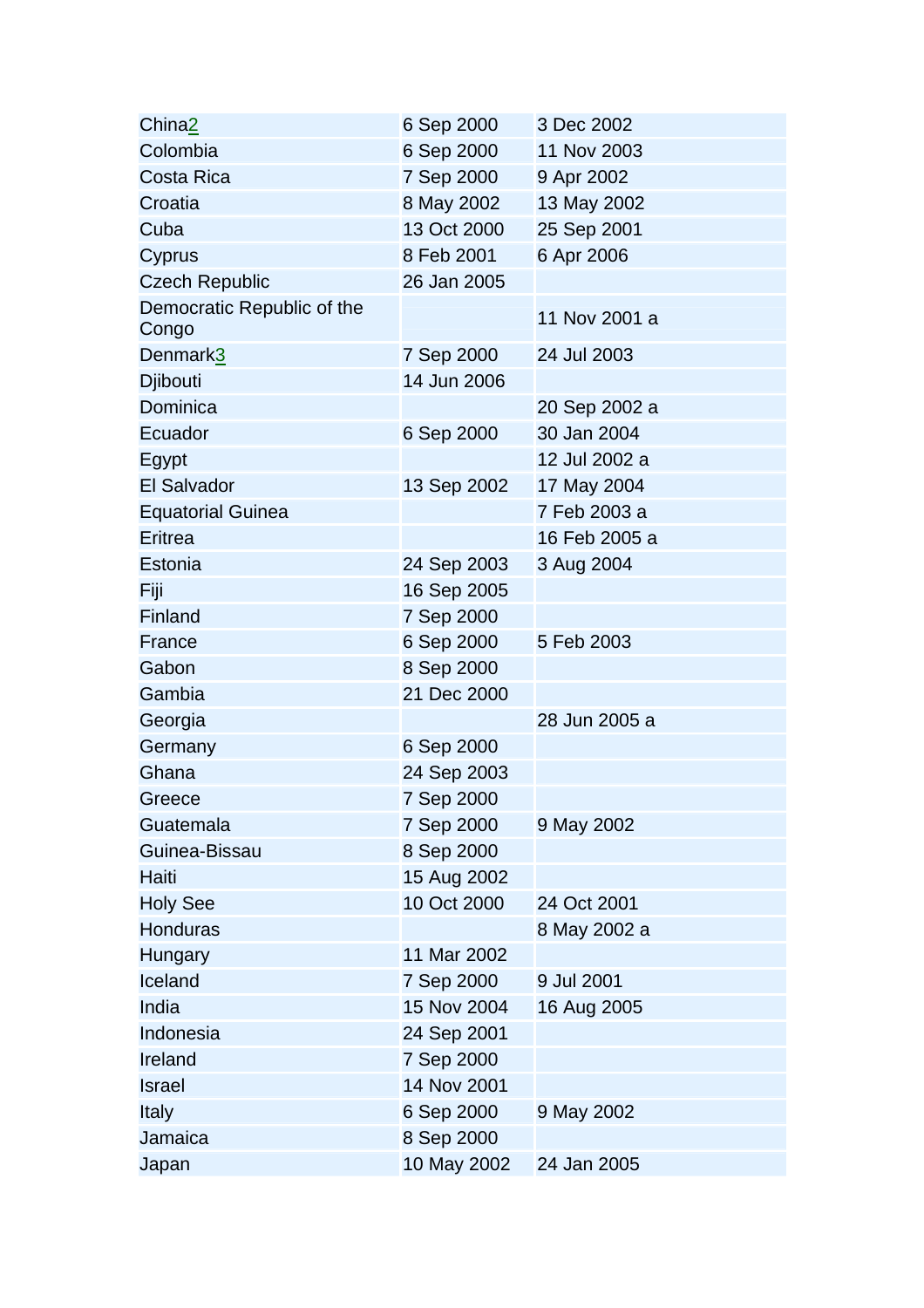| Jordan                              | 6 Sep 2000  |               |
|-------------------------------------|-------------|---------------|
| Kazakhstan                          | 6 Sep 2000  | 24 Aug 2001   |
| Kenya                               | 8 Sep 2000  |               |
| <b>Kuwait</b>                       |             | 26 Aug 2004 a |
| Kyrgyzstan                          |             | 12 Feb 2003 a |
| Lao People's Democratic<br>Republic |             | 20 Sep 2006 a |
| Latvia                              | 1 Feb 2002  | 22 Feb 2006   |
| Lebanon                             | 10 Oct 2001 | 8 Nov 2004    |
| Lesotho                             | 6 Sep 2000  | 24 Sep 2003   |
| Liberia                             | 22 Sep 2004 |               |
| Libyan Arab Jamahiriya              |             | 18 Jun 2004 a |
| Liechtenstein                       | 8 Sep 2000  |               |
| Lithuania                           |             | 5 Aug 2004 a  |
| Luxembourg                          | 8 Sep 2000  |               |
| Madagascar                          | 7 Sep 2000  | 22 Sep 2004   |
| <b>Malawi</b>                       | 7 Sep 2000  |               |
| <b>Maldives</b>                     | 10 May 2002 | 10 May 2002   |
| Mali                                |             | 16 May 2002 a |
| <b>Malta</b>                        | 7 Sep 2000  |               |
| <b>Mauritius</b>                    | 11 Nov 2001 |               |
| <b>Mexico</b>                       | 7 Sep 2000  | 15 Mar 2002   |
| Micronesia (Federated States<br>of) | 8 May 2002  |               |
| Moldova                             | 8 Feb 2002  |               |
| Monaco                              | 26 Jun 2000 |               |
| Mongolia                            | 12 Nov 2001 | 27 Jun 2003   |
| Montenegro4                         |             | 23 Oct 2006 d |
| Morocco                             | 8 Sep 2000  | 2 Oct 2001    |
| Mozambique                          |             | 6 Mar 2003 a  |
| Namibia                             | 8 Sep 2000  | 16 Apr 2002   |
| <b>Nauru</b>                        | 8 Sep 2000  |               |
| <b>Nepal</b>                        | 8 Sep 2000  | 20 Jan 2006   |
| Netherlands <sub>5</sub>            | 7 Sep 2000  | 23 Aug 2005   |
| New Zealand <sub>6</sub>            | 7 Sep 2000  |               |
| Nicaragua                           |             | 2 Dec 2004 a  |
| <b>Niger</b>                        | 27 Mar 2002 | 26 Oct 2004   |
| Nigeria                             | 8 Sep 2000  |               |
| Norway                              | 13 Jun 2000 | 2 Oct 2001    |
| Oman                                |             | 17 Sep 2004 a |
| Pakistan                            | 26 Sep 2001 |               |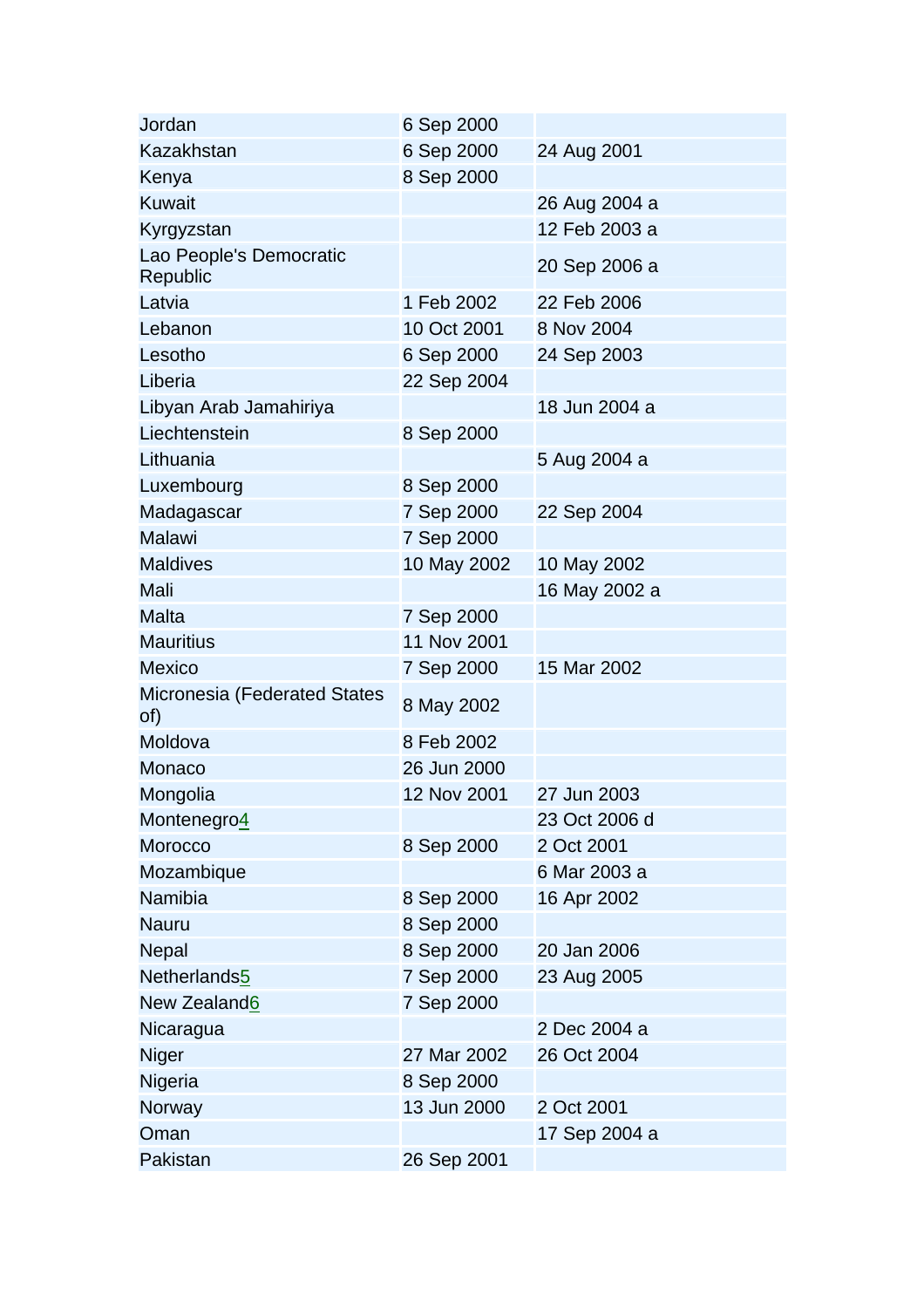| Panama                                                         | 31 Oct 2000 | 9 Feb 2001    |
|----------------------------------------------------------------|-------------|---------------|
| Paraguay                                                       | 13 Sep 2000 | 18 Aug 2003   |
| Peru                                                           | 1 Nov 2000  | 8 May 2002    |
| Philippines                                                    | 8 Sep 2000  | 28 May 2002   |
| Poland                                                         | 13 Feb 2002 | 4 Feb 2005    |
| Portugal                                                       | 6 Sep 2000  | 16 May 2003   |
| Qatar                                                          |             | 14 Dec 2001 a |
| Republic of Korea                                              | 6 Sep 2000  | 24 Sep 2004   |
| Romania                                                        | 6 Sep 2000  | 18 Oct 2001   |
| Rwanda                                                         |             | 14 Mar 2002 a |
| Saint Vincent and the<br>Grenadines                            |             | 15 Sep 2005 a |
| San Marino                                                     | 5 Jun 2000  |               |
| Senegal                                                        | 8 Sep 2000  | 5 Nov 2003    |
| Serbia                                                         | 8 Oct 2001  | 10 Oct 2002   |
| <b>Seychelles</b>                                              | 23 Jan 2001 |               |
| Sierra Leone                                                   | 8 Sep 2000  | 17 Sep 2001   |
| Slovakia                                                       | 30 Nov 2001 | 25 Jun 2004   |
| Slovenia                                                       | 8 Sep 2000  | 23 Sep 2004   |
| South Africa                                                   |             | 30 Jun 2003 a |
| Spain                                                          | 6 Sep 2000  | 18 Dec 2001   |
| Sri Lanka                                                      | 8 May 2002  | 22 Sep 2006   |
| Sudan                                                          |             | 2 Nov 2004 a  |
| <b>Suriname</b>                                                | 10 May 2002 |               |
| Sweden                                                         | 8 Sep 2000  |               |
| Switzerland                                                    | 7 Sep 2000  | 19 Sep 2006   |
| <b>Syrian Arab Republic</b>                                    |             | 15 May 2003 a |
| Tajikistan                                                     |             | 5 Aug 2002 a  |
| <b>Thailand</b>                                                |             | 11 Jan 2006 a |
| The Former Yugoslav Republic 17 Jul 2001<br>of Macedonia       |             | 17 Oct 2003   |
| <b>Timor-Leste</b>                                             |             | 16 Apr 2003 a |
| Togo                                                           | 15 Nov 2001 | 2 Jul 2004    |
| Tunisia                                                        | 22 Apr 2002 | 13 Sep 2002   |
| <b>Turkey</b>                                                  | 8 Sep 2000  | 19 Aug 2002   |
| Turkmenistan                                                   |             | 28 Mar 2005 a |
| Uganda                                                         |             | 30 Nov 2001 a |
| <b>Ukraine</b>                                                 | 7 Sep 2000  | 3 Jul 2003    |
| United Kingdom of Great<br><b>Britain and Northern Ireland</b> | 7 Sep 2000  |               |
| United Republic of Tanzania                                    |             | 24 Apr 2003 a |
| <b>United States of America</b>                                | 5 Jul 2000  | 23 Dec 2002   |